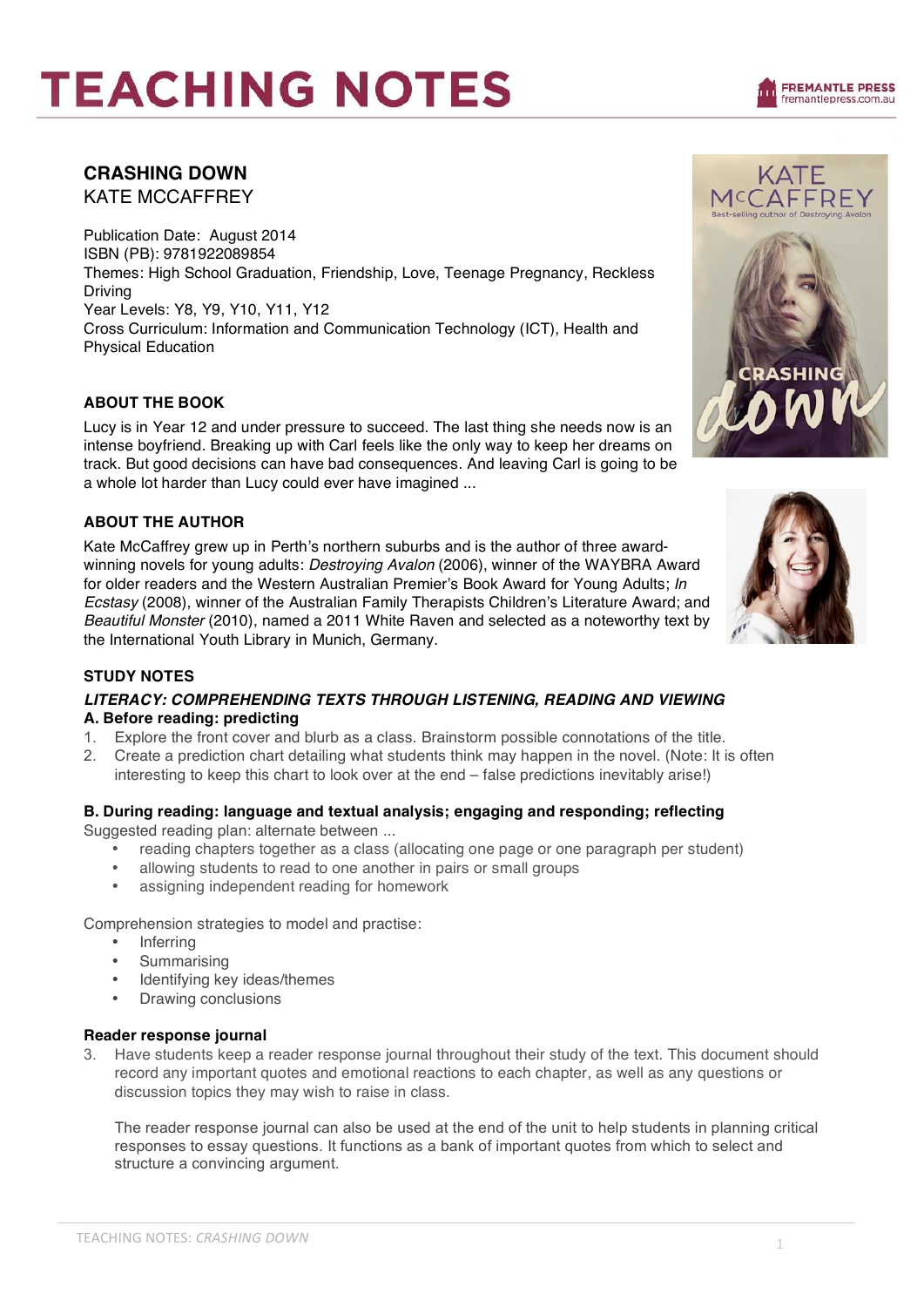## **Discussion points**

Below is a list of questions for a selection of chapters throughout the novel you may wish to discuss with your students.

## *Chapter 1*

- 4. *This is the last week of school, the mocks are two later, and then, after that, the big ones. The final exams. University entrance or – what? She can*'*t even consider the possibility of not making it.* (pp. 5–6) What can you infer about the personality of the protagonist, Lucy Wishart, from these few lines? What type of student do you think she might be?
- 5. Do you personally plan to go to university after graduating from high school?
	- a. What universities/courses have you considered?
		- b. How many universities are there in your state/territory? Where are they located in relation to your high school?
- 6. *University entrance or what?* (p. 6) What other options do high school graduates pursue? (e.g. TAFE, an apprenticeship, a full-time job)
- 7. *She can*'*t even consider the possibility of not making it.* (p. 6)
	- a. Do you think Lucy displays a healthy mindset? Why/why not?
	- b. Create a class definition of the term ʻperfectionism'.
	- c. What are some of the health risks associated with this?
	- d. Do you think Lucy will reveal herself as a perfectionist as the novel progresses? Why/why not? Support your answer with a quote from the first chapter.
	- e. Are high school final exams the only way to secure a place at university? Create a list of alternative pathways to higher education (e.g. bridging courses, portfolio entrance)
- 8. The novel is narrated in third-person from Lucy's point of view. There are three main types of third-person narration, as well as ʻfree-indirect discourse' (a style of third-person narration with the essence of firstperson direct speech).
	- a. Create a list of the three types of third-person narration (third-person objective, third-person omniscient and third-person limited). How are they different?
	- b. Why do you think the author has chosen to write in the third-person?
	- c. How else could Lucy's story have been narrated?
	- d. Rewrite Lucy's experience of getting ready for the Thrift-shop Ball in first-person. How does it change the ʻreading experience'? Which style of narration do you prefer and why?

#### *Chapter 2*

- 9. *The ball had cost her over seven hundred dollars, and that was cheap by her friends*' *standards.* ʻ*White, middle-class extravagance,*' *her dad had said, coughing up half the money for her dress.* ʻ*It really is a crime.*' (pp. 10–11)
	- a. Do you agree with Lucy's dad? Why/why not?
	- b. What do you think Lucy's dad means by ʻwhite, middle-class extravagance'?
	- c. What other examples of this can you think of?
- 10. *He puts his arm around her, but she is wooden in his embrace. That puerile behaviour he exhibits with his mates is a total turn-off. She feels so confused: one minute, smothered by him; the next, angry with him for neglecting her, for acting* ʻ*one of the boys*'*.* (p. 16)
	- a. How is Lucy's boyfriend Carl portrayed in the early chapters?
	- b. How are readers positioned to view him?

#### *Chapter 3*

- 11. Consider the representations of masculinity and femininity in the following quotes. How are power relations between the genders portrayed? Does this representation challenge or reinforce gender stereotypes?
	- a. *Suddenly she realises she is on the back foot, the power balance has shifted. He has it all.* (p. 16)
	- b. *As his mouth descends on hers, she feels like she can*'*t breathe. She feels owned. She pushes him off, more roughly than intended.* (p. 17)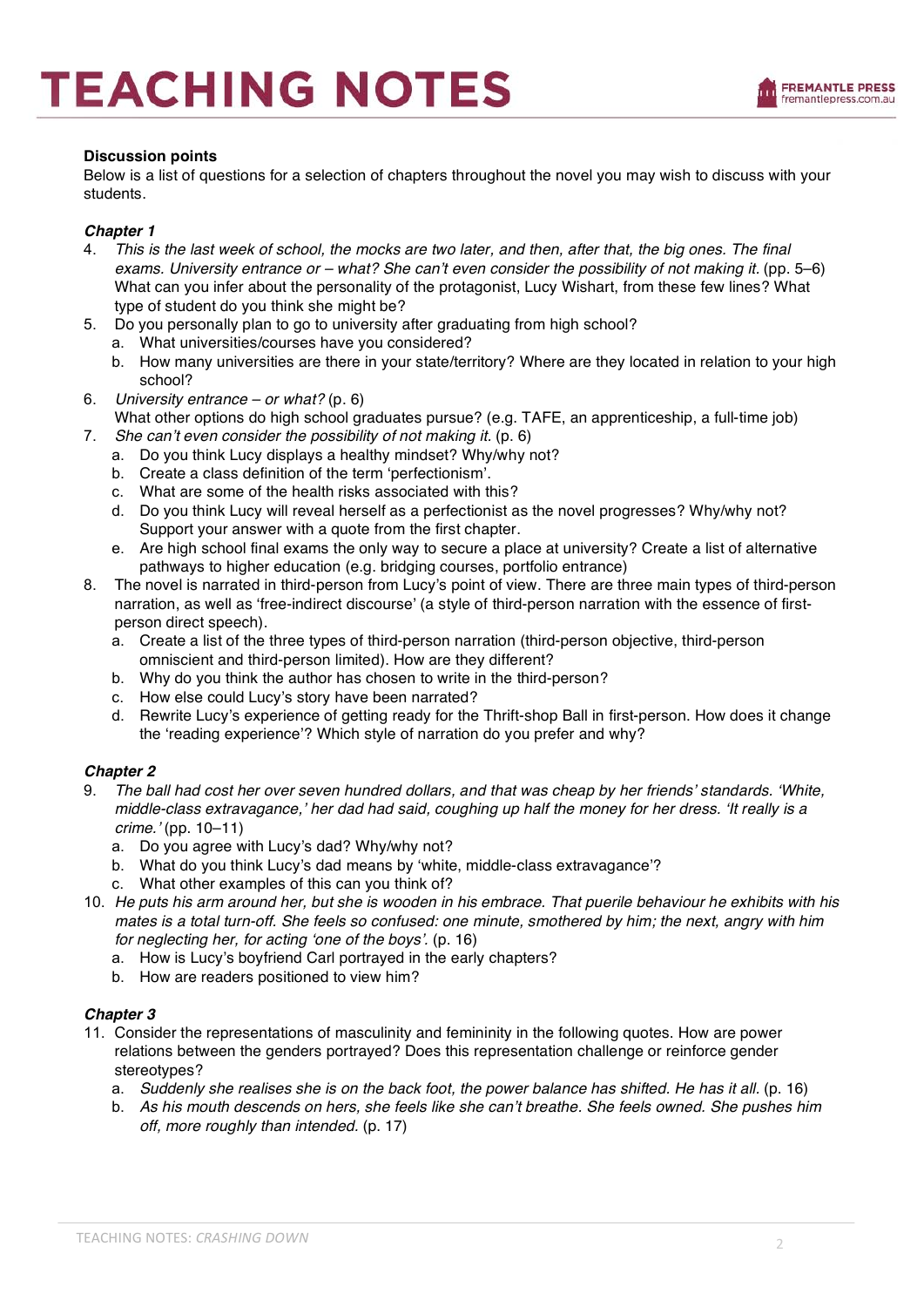

#### *Chapter 4*

- 12. He is happy with this, plodding along together no real direction or goal rolling with it, probably forever. *Forever. That*'*s not the vision she has for her future … She needs to think about … what she really wants out of life. Not his vision but hers. Any deviation from that would be a mistake.* (p. 32)
	- a. Do you agree with this? Why/why not?

### *Chapter 6*

- 13. *What if JD*'*s a quadriplegic for the rest of his life? How will Carl handle that? What if Carl never wakes up? How will she handle that? What has she done?* (p. 41)
	- a. Do you think the accident was Lucy's fault?
	- b. Why do you think she feels guilty?
	- c. Create a definition for the term ʻmisplaced guilt'.

#### *Chapter 10*

- 14. *JD had been in Lucy*'*s classes since Year 8, when he arrived at the school from Sydney (via China, the red-necks always added). He was academic and dedicated, working harder than anyone, and always vying to beat Lucy as top English student.* (p. 60)
	- a. Create a definition for the term ʻred-neck'.
	- b. Can you find any examples of a ʻred-neck' attitude towards non-Caucasian characters in this text?
	- c. Which character/s exhibit such attitudes, if any?
	- d. In your opinion, does the character JD challenge or reinforce stereotypes of Chinese-Australians? In what ways?

#### *Chapter 11*

- 15. *She considers googling terms like* coma*,* broken neck*, but remembers the time she googled* stomach pain *and it came back with frightening results like bowel cancer, intestinal cancer, Crohn*'*s disease. Despite this, she finds herself typing* prognosis for coma patients *into the search box. Better to be prepared for the worst.* (p. 65)
	- a. Create a list of common websites people can use to self-diagnose.
	- b. What are some of the dangers of using such websites?
	- c. What are some advantages of having such websites readily accessible?

#### *Chapter 14*

- 16. *She should be concentrating on the road, but her thoughts keep wandering off track. She can*'*t stop thinking about their first time. Where all of this began.* (p. 75)
	- a. This is an example of a ʻflashback' structure. Find other examples of this structural device throughout the novel.
	- b. Why do you think the author has chosen to construct the story in this way? What effect is created?
	- c. Write your own short story incorporating the use of ʻflashbacks' or ʻflash-forwards'.
	- d. Write a short story that exhibits a nonlinear structure.
- 17. ʻ*I love you, Luce,*' *he said, kissing her.* ʻ*Love you too,*' *she said. It was actually done. Afterwards, in the shower, she knew there was no going back to just holding hands.* (p. 78)
	- a. Why do you think Lucy feels there can be ʻno going back to just holding hands' after she chooses to become sexually active in her relationship with Carl?
	- b. In what ways do you think being sexually active impacts on teenage relationships?

#### *Chapter 15*

- 18. ʻ*It*'*s a baby,*' *Lucy says suddenly.* ʻ*I*'*ve been thinking of it as a pregnancy but at the end there*'*s a baby.*' *She feels foolish and naïve. Of course it*'*s a baby. She*'*d only got as far as nausea and getting fat and everyone knowing and judging her. She hadn*'*t considered nappies, sleepless nights, feeding, a baby seat in the back of her P-plate car. The birth.* ʻ*Oh, God.*' (p. 85)
	- a. Why do you think Lucy thought of it ʻas a pregnancy' and not as a baby?
	- b. What ʻjudgments' do you think she was afraid of from her peers? From society?

#### *Chapter 17*

19. Consider Carl's violent reaction to the nurse on page 100. Compare and contrast the characterisation of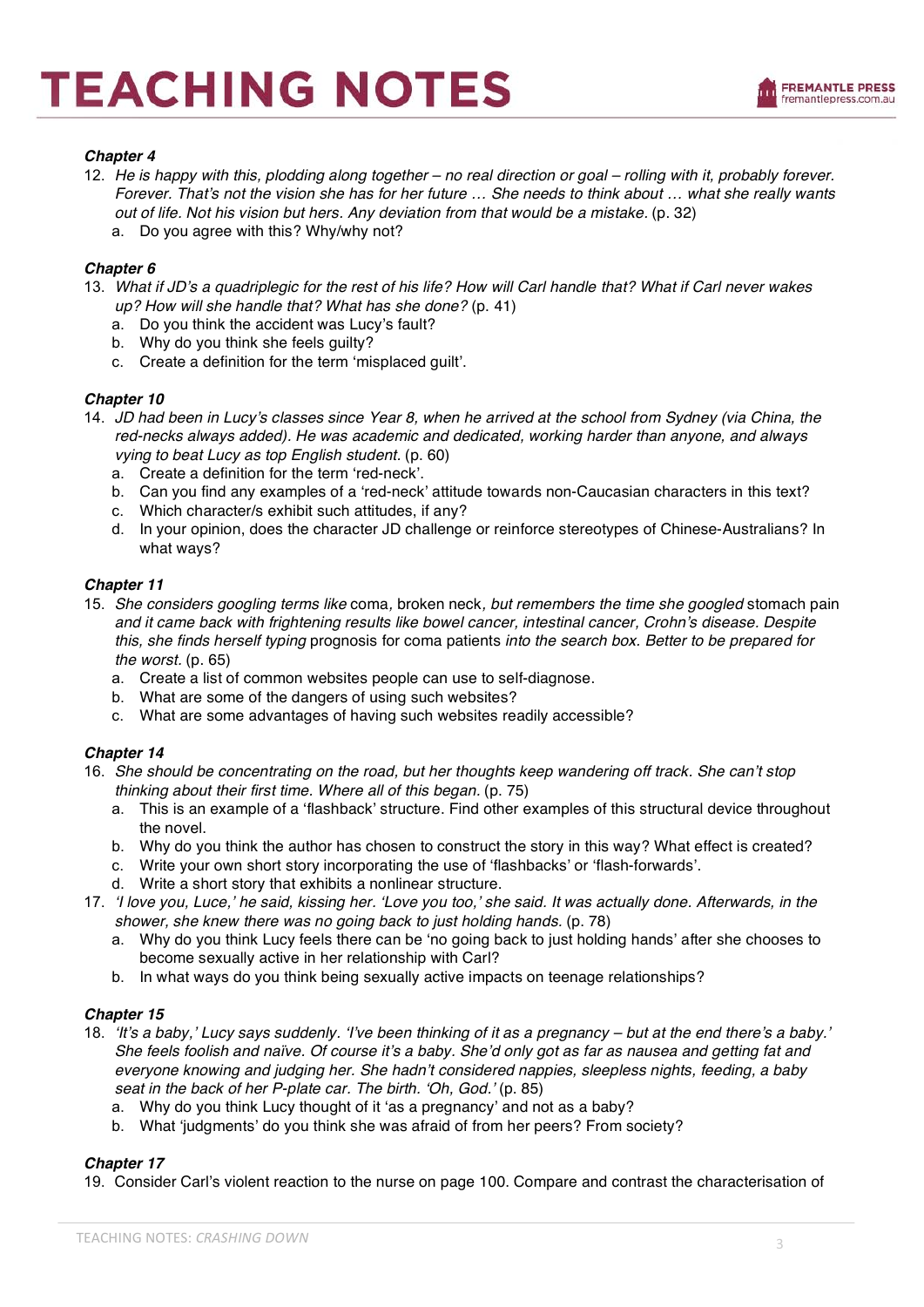

Carl at the beginning of the novel and his current state.

20. Research common symptoms displayed by patients who awake from a coma. Which of these does Carl exhibit?

#### *Chapter 19*

- 21. Reread page 119, then answer the following.
	- a. Research different opinions voiced in Australia regarding refugees: where do people in your class stand on this issue?
	- b. What is your opinion on global warming? Is it a hoax as Carl believes, or a real threat as Lucy believes? Research statistics to back up your claims.
	- c. What does ʻdole bludger' mean and why is the term offensive? Why do you think Lucy believes Indigenous Australians are entitled to ʻland and some form of compensation'? (Research the history of colonisation and the Stolen Generations in Australia.)
- 22. Reread page 120 and the characterisation of suburban life in Perth. In your opinion, are these accurate stereotypes of suburban Australian life? Why/why not?

#### *Chapter 20*

- 23. *Lydia doesn*'*t get it.* ʻ*A baby!*' *she says again.* ʻ*We can dress her up. Play with her. Oh my God.*' *Her eyes widen in alarm. Now, Lucy thinks, the reality is setting in.* ʻ*You have to push it out your virginia.*' ʻ*It*'*s*  vagina*, Lydia,*' *Georgia corrects.* (p. 124)
	- a. Why do you think Lydia is clueless about the female body?
	- b. Do you think it is important for teenagers to be educated about safe sex and pregnancy?
	- c. List three reputable sources through which teenagers can learn about sexual health matters.
- 24. ʻ*Oh, the baby it*'*ll be so cute.*' *Lydia twirls her glass.* ʻ*Hey!*' *Her eyes widen.* ʻ*Maybe you could be on a documentary – you know,* Teen Mom *or something. We could be on it, too. As your BFFs.*' (pp. 124–125)
	- a. Watch an episode of *Teen Mom* as a class.
	- b. Do you think this show glamorises teenage pregnancy? In what ways?
	- c. Conversely, do you think the show succeeds as a deterrent to teenage pregnancy? Is it educative regarding contraceptive methods? Why/why not?
- 25. ʻ*It*'*s half his,*' *Lydia insists.* ʻ*Why do you get to make the decision? What if he wants it? What if he says he*'*ll look after it?*' ʻ*Lydia!*' *Lucy shouts. She feels ill, the coffee bringing her nausea on.* ʻ*It*'*s my body! When did I become a baby-making factory? When did other people have the right to decide what happens to my body?*' ʻ*I*'*d suggest when you had unprotected sex,*' *Lydia says. And, hurtful as those words are, Lucy knows Lydia doesn*'*t mean to be spiteful.* (p. 126)
	- a. Do you agree with Lydia? Why/why not?
	- b. What rights are fathers entitled to under Australian Law with regard to preventing an abortion?
- 26. *Lucy blinks the tears.* ʻ*The longer I wait, the more it becomes a person.*' ʻ*It*'*s a person already,*' *Lydia says. Lucy shakes her head, thinks of her Biology classes.* ʻ*It*'*s not, it*'*s just a bunch of cells. It can*'*t exist without me. It*'*s like a parasite.*' (p. 128)
	- a. Do you agree with Lucy? Why/why not?
- 27. *When does an embryo become a foetus, become a baby? When does life begin? And if so, when is there ever a time when someone can take that life away?* (pp. 129–130)
	- a. Create a definition for the term ʻethical dilemma'.
	- b. What is your opinion on the dilemma Lucy struggles with above? Why do you personally hold this belief (i.e. what values underpin your stance)?

#### *Chapter 22*

28. Reread pages 146–147 and discuss the following:

- a. What are some of the reasons a fertilised egg ʻmay or may not' in fact ʻturn into a person' (p. 146)?
- b. Why do you think the IUD is under less scrutiny than abortion? (p. 146–147)
- c. At how many weeks is it too late to have a chemical abortion? At how many weeks is it too late to have a surgical abortion?
- d. In which countries is abortion legal/illegal?
- e. Do you agree with Lucy's father's logic: that the life of a person begins around five months (p. 147)? Why/why not?
- 29. ʻ*It may not even be about the right choice, Rabbit; it may come down to the least worst one,*' *her dad says*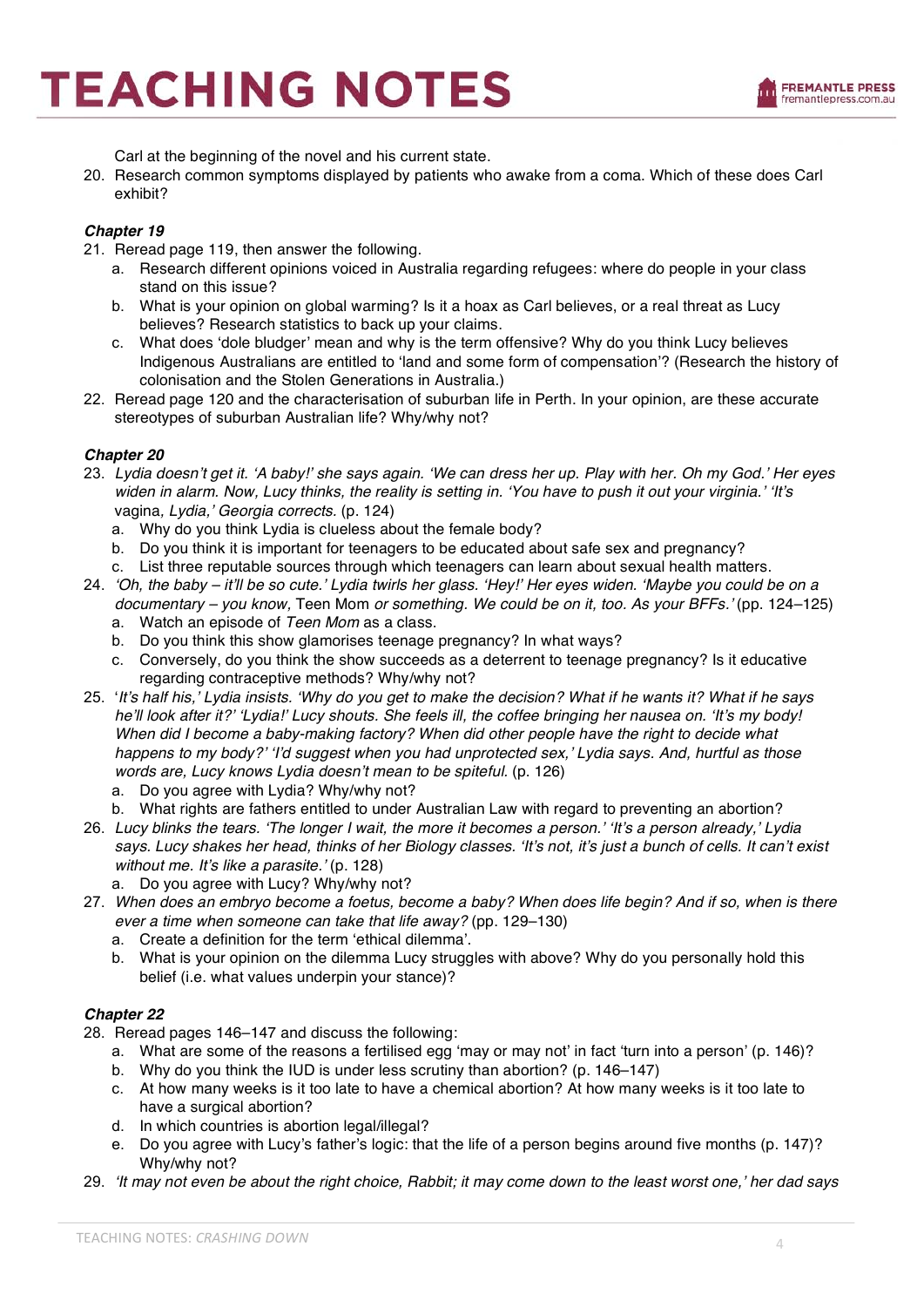*finally.* (p. 149)

**a.** Do you believe there is a ʻleast worst' choice in Lucy's situation? If so, what do you think it is? Why?

#### *Chapter 33*

- 30. ʻ*It*'*s my baby. My baby. And she just gets to chuck it away? I want my baby.*' *He pushes his fists into his eyes. ...* ʻ*I*'*ll have it,*' *he says eventually,* ʻ*even if she doesn*'*t want it. I*'*ll have it and raise it on my own.*' (p. 197)
	- a. Research statistics on single parenthood in Australia. How many fathers take on this role as opposed to mothers?
	- b. Why do you think this might be the case?

#### *Chapter 35*

- 31. *In the morning, rain thunders down, an unexpected spring storm. It*'*s grey and dreary. Exactly like me, Lucy thinks, drinking tea with her dad.* (p. 202)
	- a. What is the significance of the setting in these lines?
	- b. What might the storm symbolise?

#### *Chapter 40*

- 32. *Legal action it*'*s all they*'*ve got. Or not having the abortion. But that isn*'*t the issue right now. The issue is bigger than her. How can the Kapulettis force her into having a baby? How can anyone demand that of a person? The arguments are endless.* (p. 223)
	- a. What arguments do you think Lucy is envisaging? Create a list.
	- b. Do you think one person can demand another to have a baby? Why/why not?

#### *Chapter 46*

- 33. ʻ*They wave placards and try and guilt you out of your freedom when you*'*re probably at your most fragile. It*'*s like emotional terrorism – they should be stopped.*' (p. 256)
	- a. Do you agree with this statement from Lucy's father regarding protestors out the front of clinics that practise abortion? Why/why not?
- 34. *Lucy nods. It sounds so clinical –* vacuum aspirate the contents*. She notes they never refer to it as a baby, a foetus, even. It is merely contents.* (p. 262)
	- a. Why do you think the counsellor chooses to use such ʻclinical' language in her session with Lucy?

#### *Chapter 47*

35. ʻ*It*'*s over,*' *she tells Lydia and Georgia.* ʻ*Finished yesterday. Dad says another pregnancy test next week and that*'*s it.*' ʻ*Awesome,*' *Lydia says.* ʻ*You get what you want but don*'*t have to feel bad about it.*' (p. 269) a. Do you agree with Lydia? Why/why not?

#### *Chapter 48*

- 36. *She thinks of Atticus Finch*'*s words in* To Kill a Mockingbird*:* ʻ*You never really understand a person until you consider things from his point of view – until you climb into his skin and walk around in it.*'*If there is one thing she has learned, it*'*s that thereis no such thing as black and white, only shades in between. Perhaps this is what it means when you turn grey as you get older – less convinced and more unsure.*  (p. 272)
	- a. What does Lucy mean by ʻno such thing as black and white'?
	- b. Do you agree with this outlook? Why/why not?
- 37. *Mrs K bristles won*'*t break eye contact with Lucy. She speaks to her husband.* ʻ*That girl, she kill my Carlo. She not want his baby. She make his head hurt. She make his baby die. I never forgiving her. May she burn.*' *And to everyone*'*s horror, she spits on the floor and walks off to sit in the rows near the front.*  (pp. 278–279)
	- a. Compare and contrast the characterisation of Mrs Kapuletti at the beginning of the novel with the end.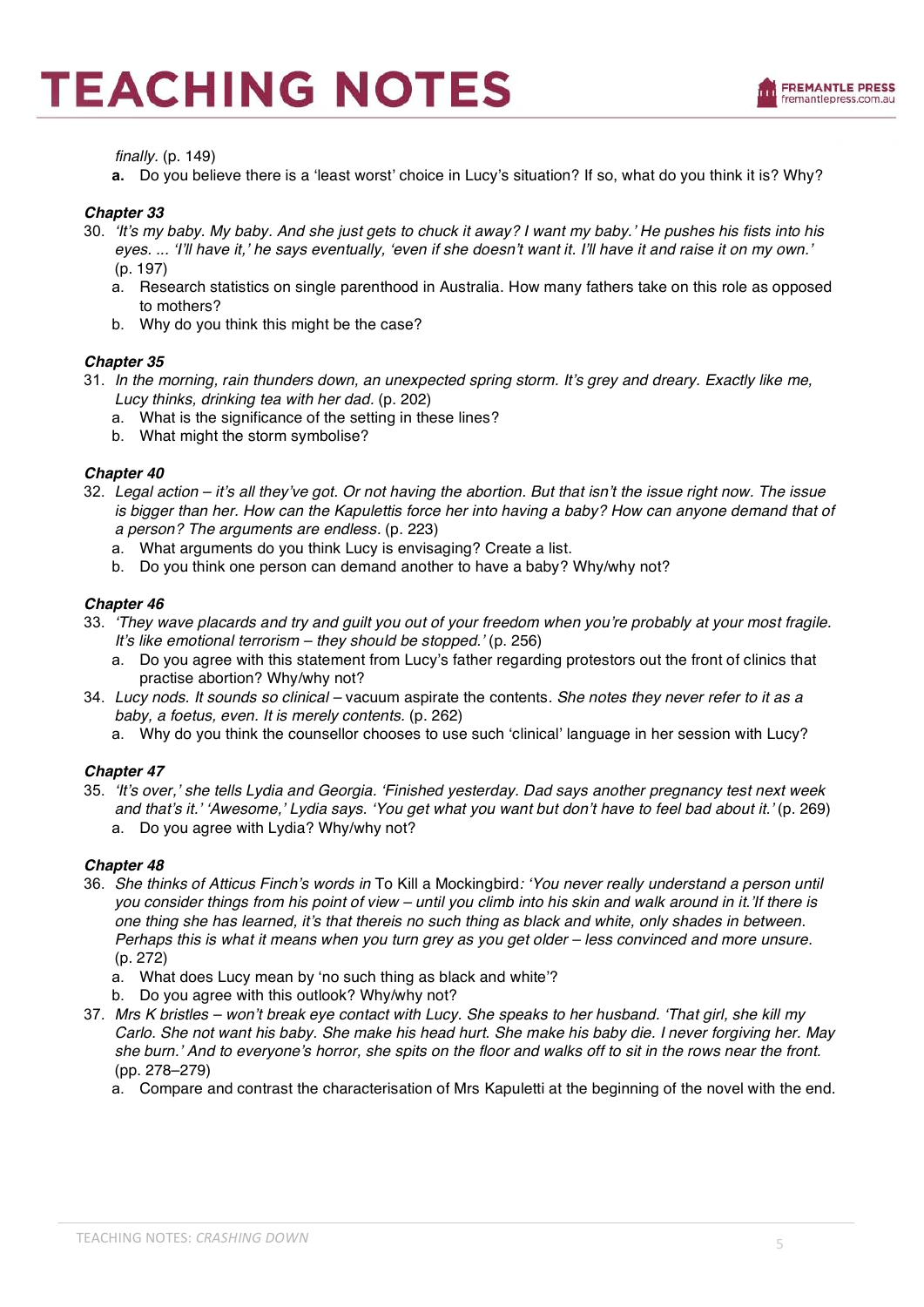## *LITERACY: COMPOSING TEXTS THROUGH SPEAKING, WRITING AND CREATING*

#### **Written comprehension activities**

Have students write paragraph answers for the questions above, providing at least one quote from the text to support their claims.

#### **Suggested essay questions**

The following questions can be adapted for in-class assessment or used for a take-home research essay:

- 38. Critically discuss the representation of one or more of the following in *Crashing Down*: morality, freedom of choice, gender, guilt, family, love, loss, regret, childhood, manipulation or trauma.
- 39. ʻAll narrators are unreliable; they cannot escape personal bias when framing narrative structure.' Critically analyse this claim with reference to *Crashing Down*.
- 40. ʻ*Crashing Down* is essentially a novel about the struggle to know right from wrong. But who defines what is right?' Discuss.

#### **Oral presentations**

44. Create a three-minute presentation discussing the representation of one of the following themes in the text: morality, ethical dilemmas, freedom of choice, gender, guilt, family, love, loss, regret, childhood, manipulation or trauma.

#### **Debate**

In teams of three, have students debate for/against the validity of the following claims:

- 41. ʻLife begins at five months pregnant (with the first sign of brain activity).'
- 42. ʻAbortion should be made illegal in Australia.'
- 43. ʻThe IUD is equally as controversial as chemical and surgical abortion.'
- 44. ʻA woman should not be allowed to have an abortion without both signatures of consent (i.e. both her own signature and the biological father's signature)'
- 45. ʻIn the case of the death of the biological father before the birth of a child, if said father has expressed his intent to prevent his partner from having an abortion (in writing), then the woman should not be allowed to terminate the pregnancy without the consent of his parents (the biological grandparents).'

#### **Documentary study**

*Teen Mom* (MTV) – www.mtv.com.au/shows/teen-mom

- 46. *Lydia twirls her glass.* ʻ*Hey!*' *Her eyes widen.* ʻ*Maybe you could be on a documentary you know,* Teen Mom *or something. We could be on it, too. As your BFFs.*' (pp. 124–125)
	- a. Watch an episode of *Teen Mom* as a class.
	- b. Do you think this show glamorises teenage pregnancy? In what ways?
	- c. Conversely, do you think the show succeeds as a deterrent to teenage pregnancy? Is it educative regarding contraceptive methods available to young couples? Why/why not?

#### **Creative writing**

- 47. Write either an epilogue or a prologue for *Crashing Down*. Depending on which you choose, set your prologue/epilogue five years into the past or future. You may do this from any character's point of view.
- 48. Write a free verse poem on one of the key themes of the novel: love, loss, forgiveness, guilt, youth or morality.

#### **General skills to revise in creating texts (through study of** *Crashing Down***)**

- Model appropriate planning and drafting strategies, including underlining and highlighting key words in an essay question, and analysing the ʻdirective words' that instruct you how to answer the question (e.g. evaluate, compare and contrast, critically discuss etc.).
- Provide an essay-planning template. Revise how to structure an effective proposition.
- Use the text as stimulus for teaching a number of points of spelling and grammar to improve students' ability to effectively proofread their own work.